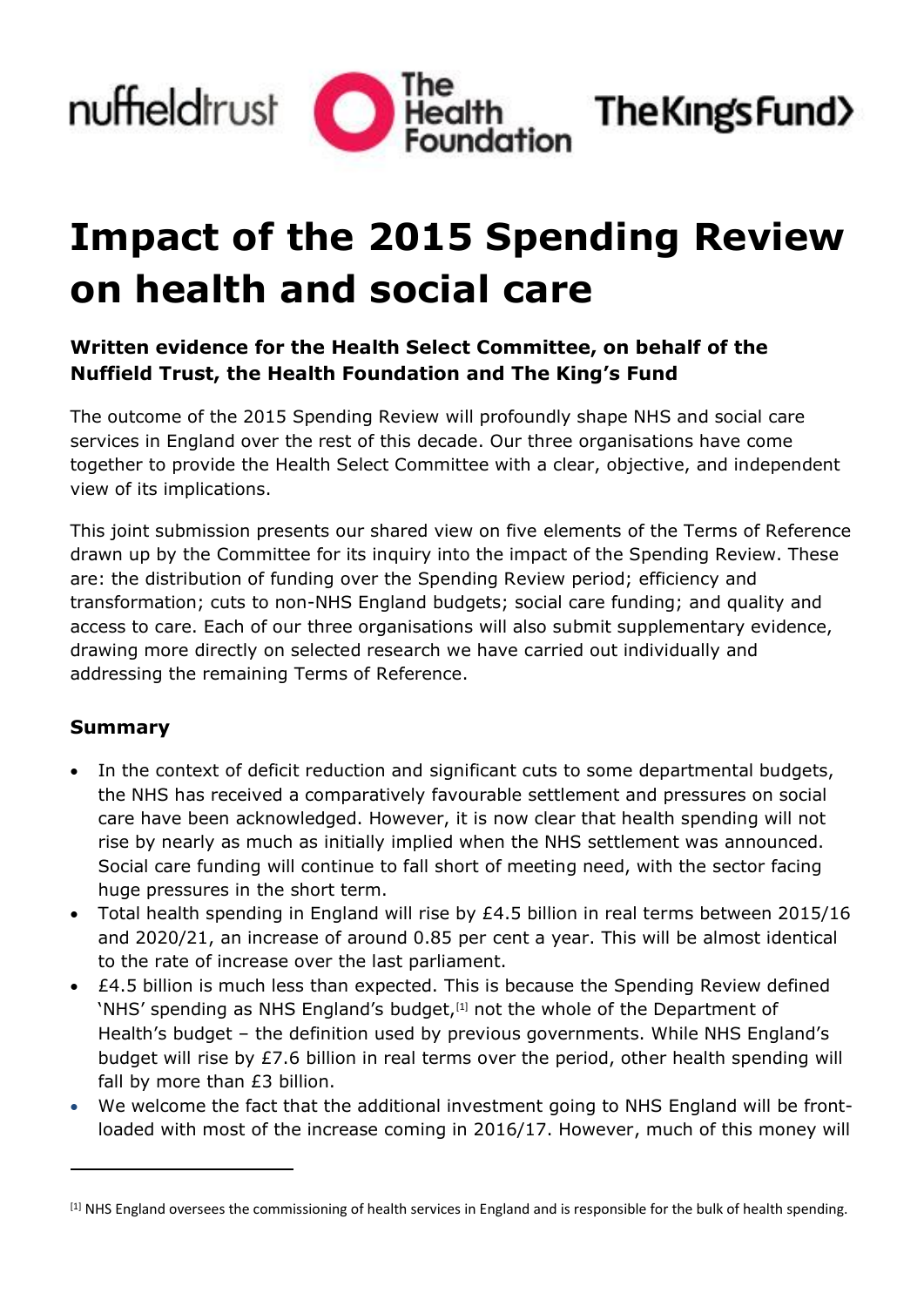be absorbed by dealing with deficits among NHS providers (officially planned to be £1.8 billion in 2015/16) and by additional pension costs. With much smaller increases in later years, the NHS will struggle to maintain services let alone deliver an expanding range of commitments.

- Public health spending will fall by at least £600 million in real terms by 2020/21, on top of £200 million already cut from this year's budget. This will affect a wide range of services including health visiting, sexual health and vaccinations.
- Overall, the NHS is halfway through the most austere decade in its history. Funding is not keeping pace with the rising demand for health care services. Public spending on health in the United Kingdom as a proportion of GDP is projected to fall significantly to 6.7 per cent by 2020/21, leaving us behind many other advanced nations on this measure of spending.
- Spending on social care is subject to some uncertainty, but looks set to remain roughly flat in real terms over the parliament. New powers to raise Council Tax by up to 2 per cent to spend on social care will provide flexibility for local authorities but are unlikely to raise as much as the government suggests and could disadvantage deprived areas with low tax bases.
- Additional money for social care provided through the Better Care Fund from 2017/18 is welcome, but risks arriving too late.
- This will not be enough to close the social care funding gap, which we estimate will be somewhere between £2.8 billion and £3.5 billion by the end of the parliament, when the impact of the National Living Wage is taken into account.
- Public spending on social care as a proportion of GDP will fall back to around 0.9 per cent by 2019/20, despite the ageing population and rising demand for services. This will leave thousands more older and disabled people without access to services.
- The Spending Review sets a course for continued pressure on quality and access to health and social care services.

### **1. Distribution of funding over the Spending Review period**

**1.1** The Spending Review announced that the NHS will receive a real-terms funding increase of £10 billion over the period from 2014/15 to 2020/21. It also announced that £6 billion of this funding would be front-loaded by 2016/17. The government argued that this delivers the £8 billion it had promised to fund the NHS Five Year Forward View. The rest of the stated increase comprises additional funding for the current year announced in last year's Autumn Statement.

**1.2.** These figures rely on a significant change in the interpretation of NHS spending. Previous governments have defined this as the totality of the Department of Health's budget (TDEL), worth £116.4 billion in 2015/16. However, this Spending Review effectively redefines NHS spending to mean NHS England's budget only, which stands at £101.3 billion in 2015/16. Other health spending not included in NHS England's budget – for example, spending on public health, education and training, capital and national bodies such as the Care Quality Commission and the National Institute for Health and Care Excellence – is excluded.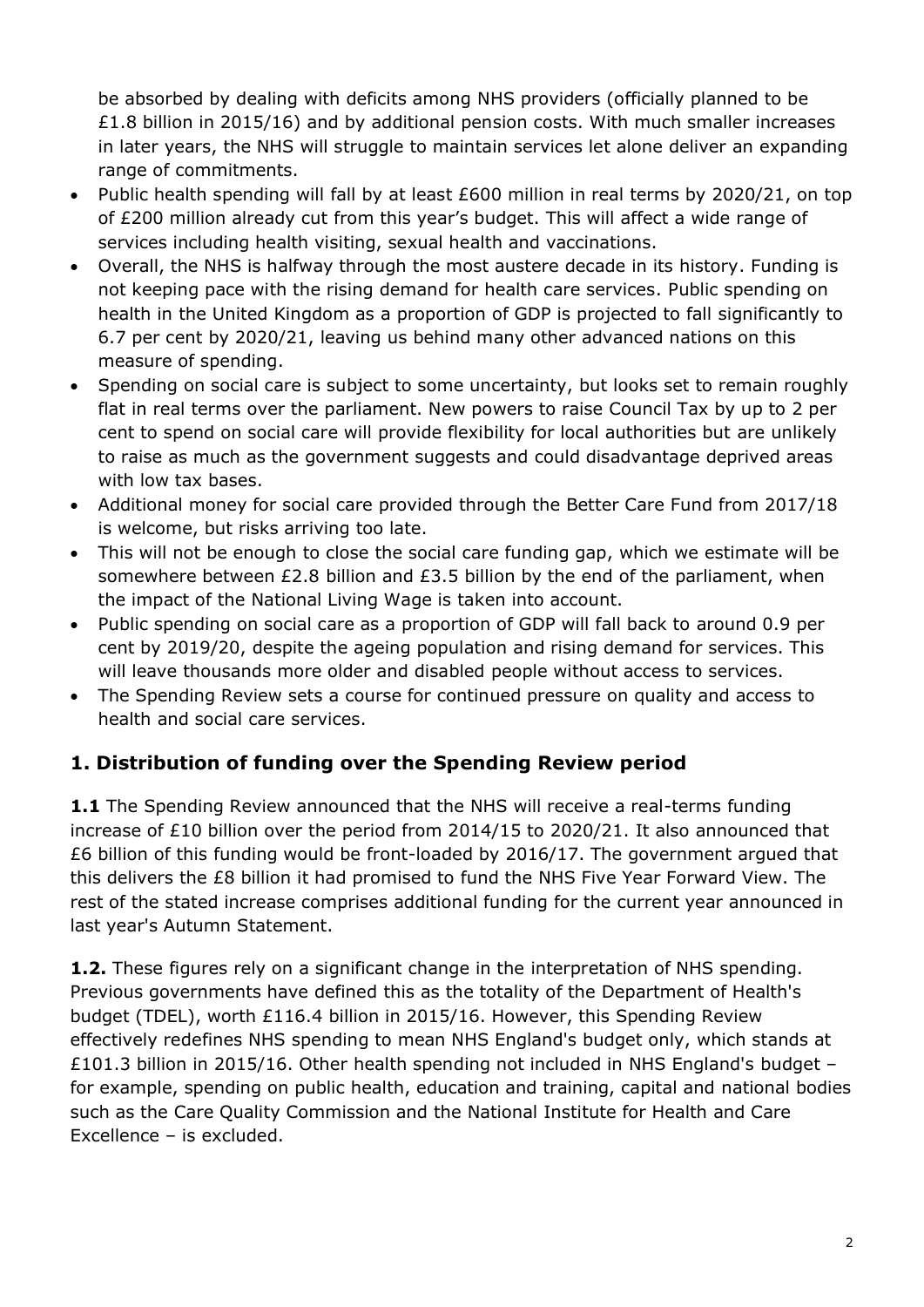All three of our organisations will continue to use the previous definition in our analysis of NHS funding. Using this definition, and taking 2015/16 as the baseline,<sup>1</sup> NHS funding in England will in fact increase in real terms by £4.5 billion by 2020/21. While this is still a welcome increase, it is clearly much less than was expected when the NHS settlement was announced. The difference is largely accounted for by a reduction of more than £3 billion in spending that falls outside NHS England's budget. This is set out in more detail in the table below which estimates health spending in real terms up to 2020/21.

| <b>Funding in £billion,</b><br>2015/16 prices | 2015-16 | 2016/17 | $2017 -$<br>18 | 2018-<br>19 | 2019-<br>20 | $2020 -$<br>21 | Change<br>2015/16<br>to<br>2020/21 |
|-----------------------------------------------|---------|---------|----------------|-------------|-------------|----------------|------------------------------------|
| <b>NHS England</b>                            | 101.3   | 105     | 106.4          | 106.8       | 107.5       | 108.9          | 7.6                                |
| <b>Other Department of</b><br><b>Health</b>   | 15.1    | 13.4    | 12.8           | 12.7        | 12.2        | 12             | $-3.1$                             |
| <b>Department of Health</b><br>(TDEL)*        | 116.4   | 118.4   | 119.3          | 119.5       | 119.7       | 120.9          | 4.5                                |

\*Departmental Expenditure Limit – the total budget allocated to the Department of Health

**1.3.** As Figure 1 below shows, this means that health spending will increase in real terms by an average of around 0.85 per cent a year over the parliament (using 2014/15 as the baseline), mirroring the rate of increase over the last parliament. However, the context is very different this time. This flat rate of growth comes after a sustained funding squeeze, with growing deficits among NHS providers, waiting times rising and several key performance targets being regularly missed. The impact of a further period of pay restraint is also unclear, with the service already struggling to recruit and retain enough staff, very high expenditure on agency staff and low staff morale.

 $\overline{a}$ 

<sup>&</sup>lt;sup>1</sup> The Spending Review used 2014/15 as the baseline.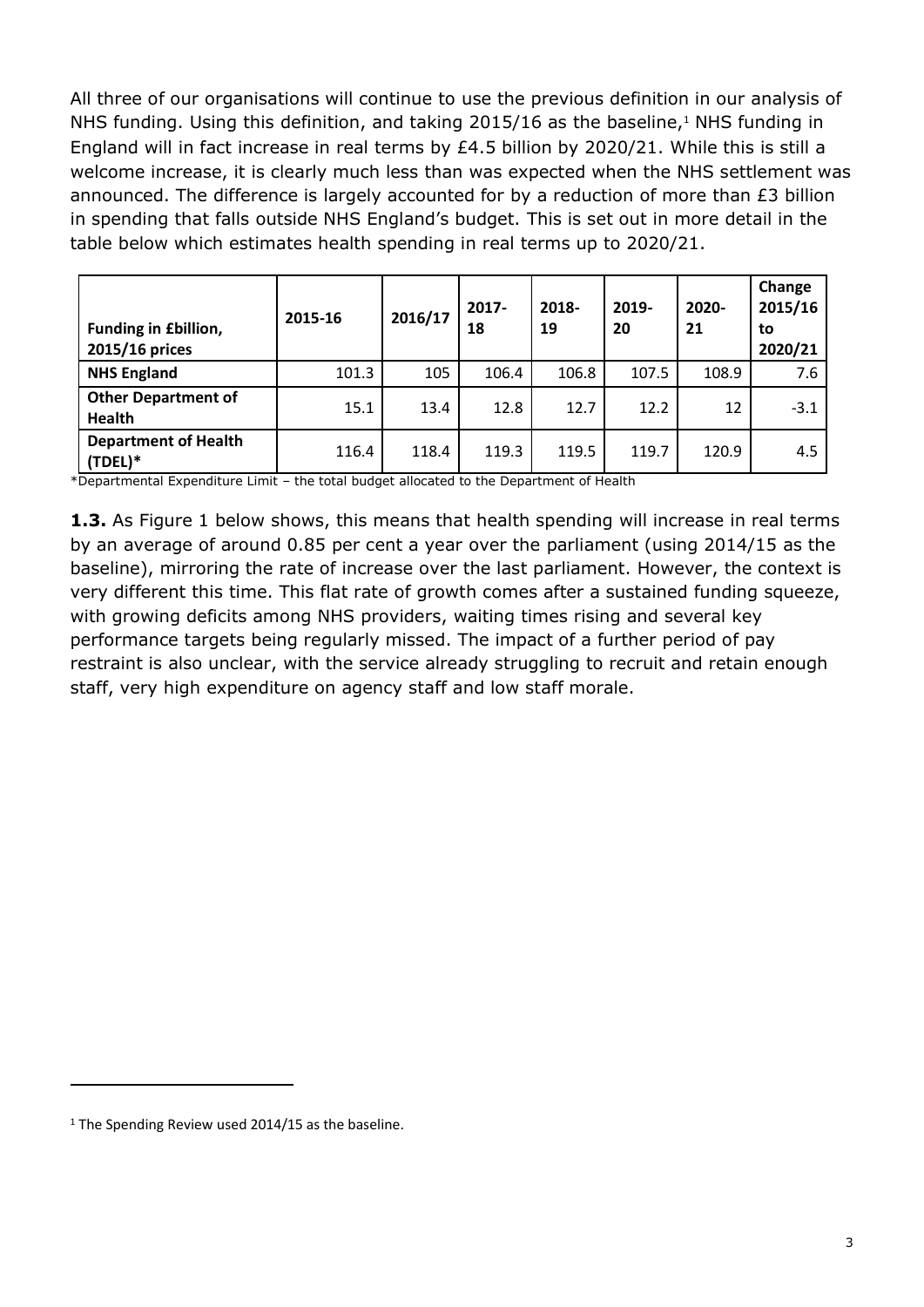

#### **Figure 1** English NHS spending 2009/10 to 2020/21, real annual changes

The underlying reason for these signs of stress is that this slower growth in funding is being outpaced by faster growth in the cost of providing health care for the English population. This is a result of long-term trends such as pressure on wages, an aging, growing population, and the rising cost of new technologies. Although measurements and estimates will differ, there is every reason to expect cost and demand will continue to outpace funding throughout the Spending Review period.

**1.4.** Since it was established, NHS funding has risen by 3.7 per cent a year on average, meaning the NHS is now halfway through by far the most austere decade in its history. By the end of the parliament, public spending on health as a proportion of GDP is projected to fall back to 6.7 per cent, as shown in Figure 2 below. Internationally this pushes the United Kingdom further into the bottom half of Organisation for Economic Co-operation and Development countries in terms of health spending, leaving us well behind many other advanced nations.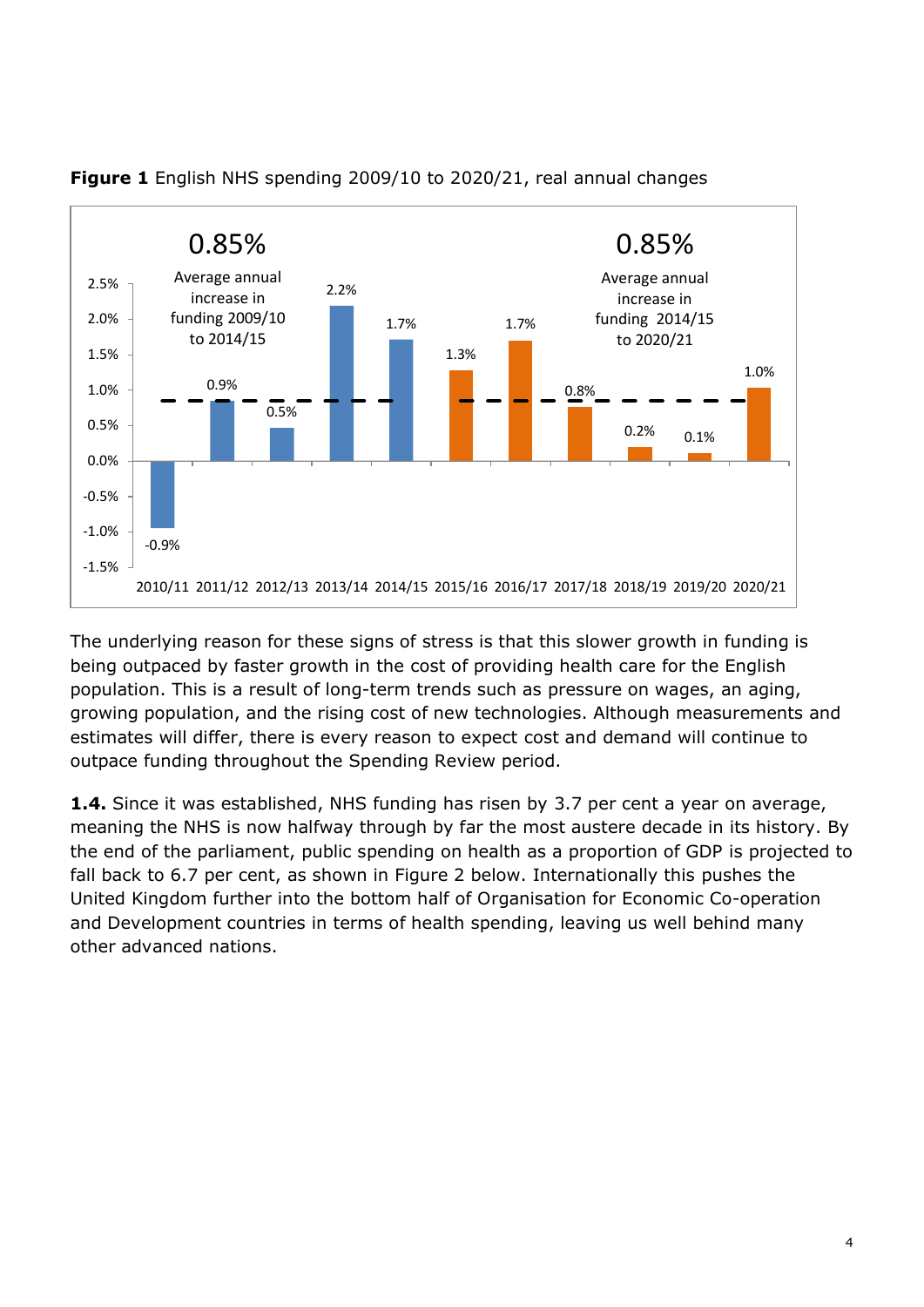



**1.5.** The government responded to calls for the additional funding to be front-loaded early in the parliament. The Department of Health (DH) budget will increase by £2 billion in real terms in 2016/17.<sup>2</sup> While this is welcome, around  $£1$  billion will be absorbed by additional pension costs incurred by the NHS as a result of the abolition of the second state pension. The projected provider deficit in 2015-16 may also impact on the resources available next year. In 2014/15, the Department funded part of the provider deficits through a transfer of £640 million from the DH capital budget to revenue. It is anticipated that the larger provider deficit projected for 2015/16 will result in a further transfer from the capital budget. This however raises potential problems in future years as the revenue costs which have been funded by such transfers are not one-off and unless there are further capital to resource transfers over this spending review will impact on the amount of resource funding which is available to meet new cost pressures.

Within the Department's overall increase, NHS England's budget is set to rise by £3.8 billion in real terms in 2016/17. We now know that a substantial proportion, officially planned to be £1.8 billion in 2016/17, will also be set aside as a fund to cover rising deficits among NHS providers, and support improving services (discussed in more detail below). By the time rising demand for services is factored in, only a limited amount will be available for investing in the essential changes to services outlined in the *NHS Five Year Forward View*.

j

 $2$  The discrepancy between this and the £3.8 billion uplift planned for NHS England is explained by reductions in other health budgets, discussed below.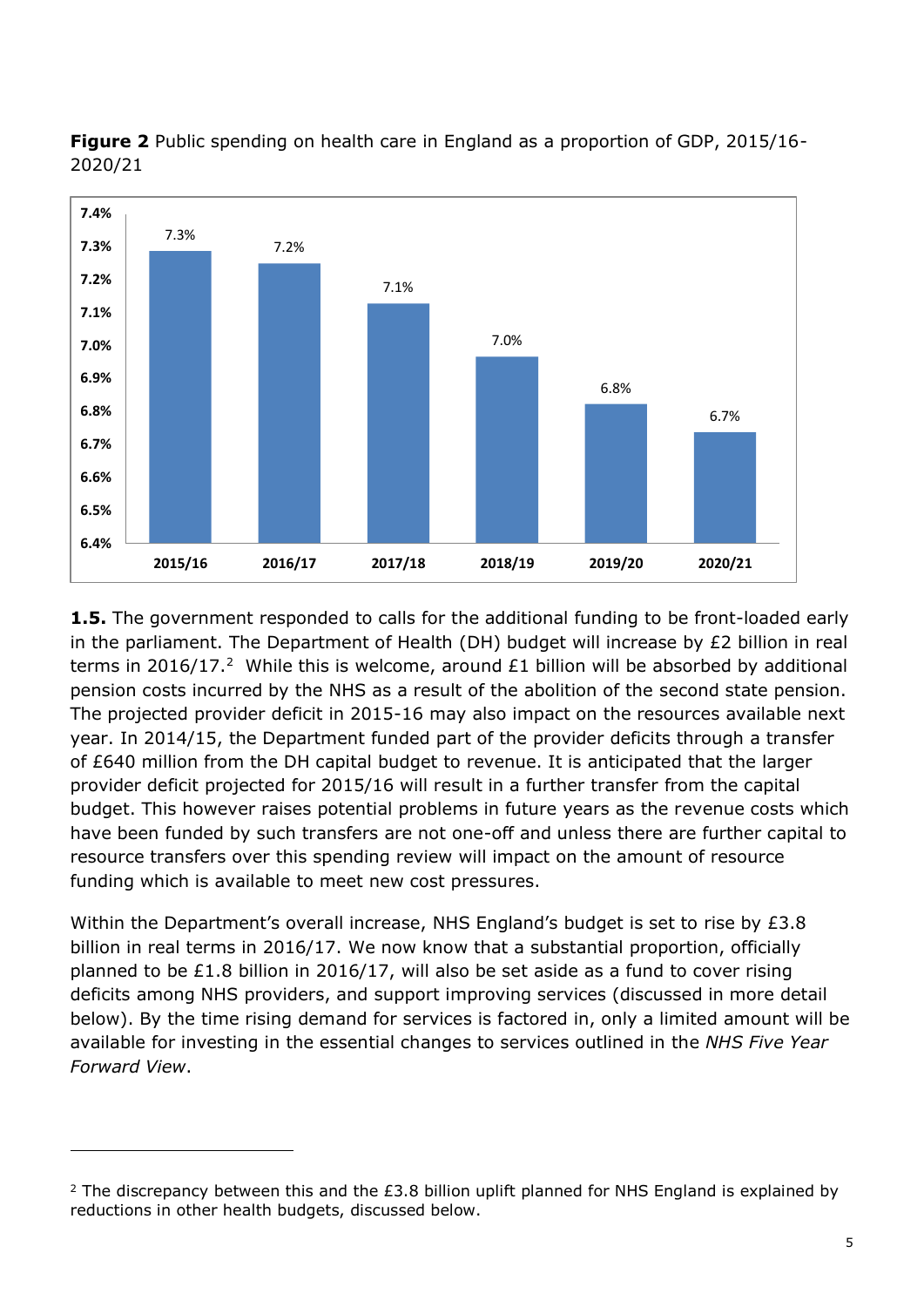While the front-loading of the additional funding will help to stabilise services in the short term, smaller increases will follow later in the parliament, with real-terms increases of just 0.2 per cent and 0.1 per cent in 2018/19 and 2019/20. This will stretch budgets to the limit, especially as the NHS will also be required to implement seven-day services – an additional commitment not fully factored into the *NHS Five Year Forward View*.

#### **2. Efficiency and transformation**

**2.1.** With a challenging settlement agreed, attention will now turn to the need to find £22 billion in efficiency savings by 2020/21, for which there is, as yet, no clear national plan. While there are significant opportunities to improve productivity in the NHS, this will be a huge challenge, especially in a context where limited funds are available to support service change, the budget for prevention is being cut and funding for social care is falling short of meeting need, as discussed below.

**2.2.** The NHS Planning Guidance 2016/17–2020/21 clearly states that NHS organisations are expected to restore financial balance and deliver the *Five Year Forward View* while maintaining quality standards for patients (NHS Improvement, 2015). Achieving these goals during the most austere decade in the history of the NHS requires a new approach to change.

The King's Fund and the Health Foundation, in a joint report published last July made the case for a dedicated Transformation Fund for the NHS. The fund's purpose would be to accelerate change - including a drive for efficiencies - across the NHS at scale and pace. The fund would operate as an active investor by providing proactive support to local areas to realise efficiencies and transform the delivery of care – enabling them to invest in staff time, programme infrastructure, physical infrastructure and double-running costs.

Both organisations argued that for transformative change to be successfully implemented at scale across the NHS, the Fund would need to comprise around an additional  $£1.5-$ 2.1bn a year between now and 2020/21. Not all of this would be additional public expenditure (for example, the report highlighted the opportunity to raise some funds through better use of the NHS estate), but it would be additional to the £8 billion identified in the *NHS Five Year Forward View* as being necessary to maintain services (The King's Fund and The Health Foundation 2015).

**2.3.** In December 2015 the government announced that in 2016/17 NHS England would put £1.8bn of the front-loaded funding it received in its settlement into a new "Sustainability and Transformation Fund" to be used to restore financial balance in the provider sector, replacing the current scale of direct Department of Health funding. Additional NHS England funding for transformation, totalling £339 million, will be added to this, giving a total Sustainability and Transformation Fund of £2.1 billion for 2016/17. The Fund will be repeated in later years of the parliament but the amount of funding is likely to change. NHS bodies have been asked to come together locally to produce joint plans to bid for STF funding from April 2017.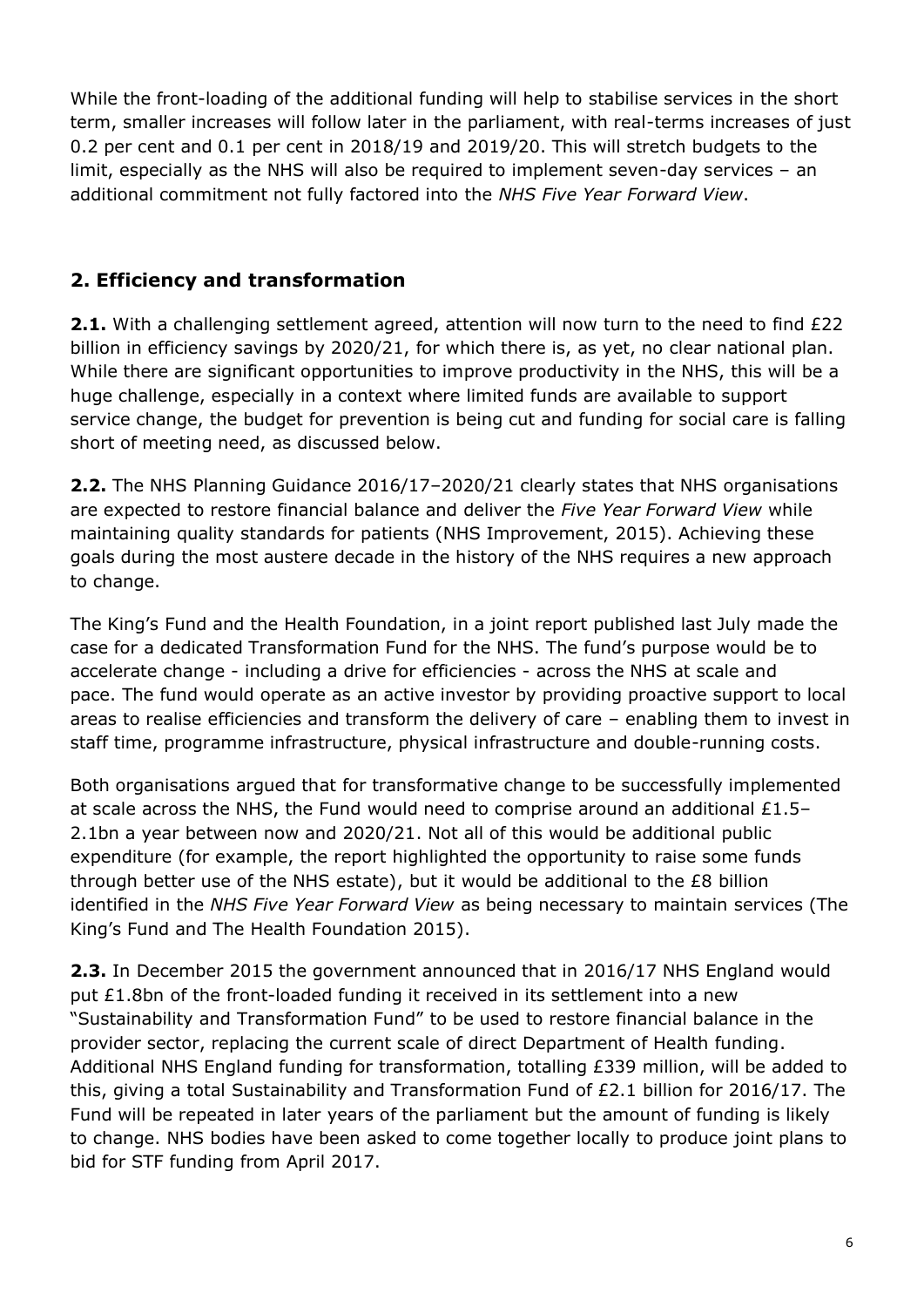The transformation element of the national Sustainability and Transformation Fund (STF) is intended to cover initiatives such as the spread of new care models through and beyond the vanguards, primary care access and infrastructure, technology roll-out, as well as other clinical priorities. It will bring together different funding streams dedicated to supporting change – a sensible approach.

However, the decision to combine deficit support funding and money for transformation as opposed to ring-fencing the latter, and the confirmation that £1.8 billion will be set aside primarily to cover deficits in 2016/17, raise the risk that this funding will be used largely to bail out struggling providers over the Spending Review period as opposed to funding real transformation. We are also concerned that transformation is often focused on too limited a range of initiatives – most specifically new models of care. Substantially improving providers efficiency is a major transformation task and needs to be managed, supported and resourced as such.

# **3. Cuts to non-NHS England budgets**

**3.1.** As set out above, spending on activity that falls outside NHS England's budget will decrease by more than £3 billion in real terms by 2020/21 – a reduction of more than 20 per cent. The reductions will be more substantial in the earlier years, totalling more than £1.6 billion in 2016/17.

**3.2.** How this decrease will be managed is not yet clear and it remains to be seen whether the Department of Health exactly follows the allocations outlined in the Spending Review when it sets other organisations' budgets. However, some details have emerged.

- While the Spending Review commits to holding capital spending at £4.8 billion a year in cash terms until 2020/21, this represents a significant real-terms reduction over the period.
- Local authority public health budgets will be cut by an average of 3.9 per cent a year in real terms over the Spending Review period.
- The Spending Review announced reforms to the funding system for student nurses which will see grants for tuition fees replaced by student loans. This is projected to save  $£1.2$  billion a year, although most of these savings will not be realised until the end of the parliament.
- In addition to these savings, it has been reported that the remainder of Health Education England's budget is likely to be frozen in real terms (Lintern 2015).
- The Care Quality Commission has signalled that it expects significant reductions to its Grant in Aid from the Department of Health. As a result, it is consulting on changes to its approach to regulation and inspection, and has proposed large increases to the fees it charges to providers – which will ultimately need to be funded by NHS England.

While we await further details of the impact on specific budgets, it is clear that a large amount of the additional increase in NHS England's budget has come at the expense of other areas of health spending.

**3.3.** Reducing the capital budget in real terms means investing less in buildings and equipment. This may be sensible if the money is used to support changes to services but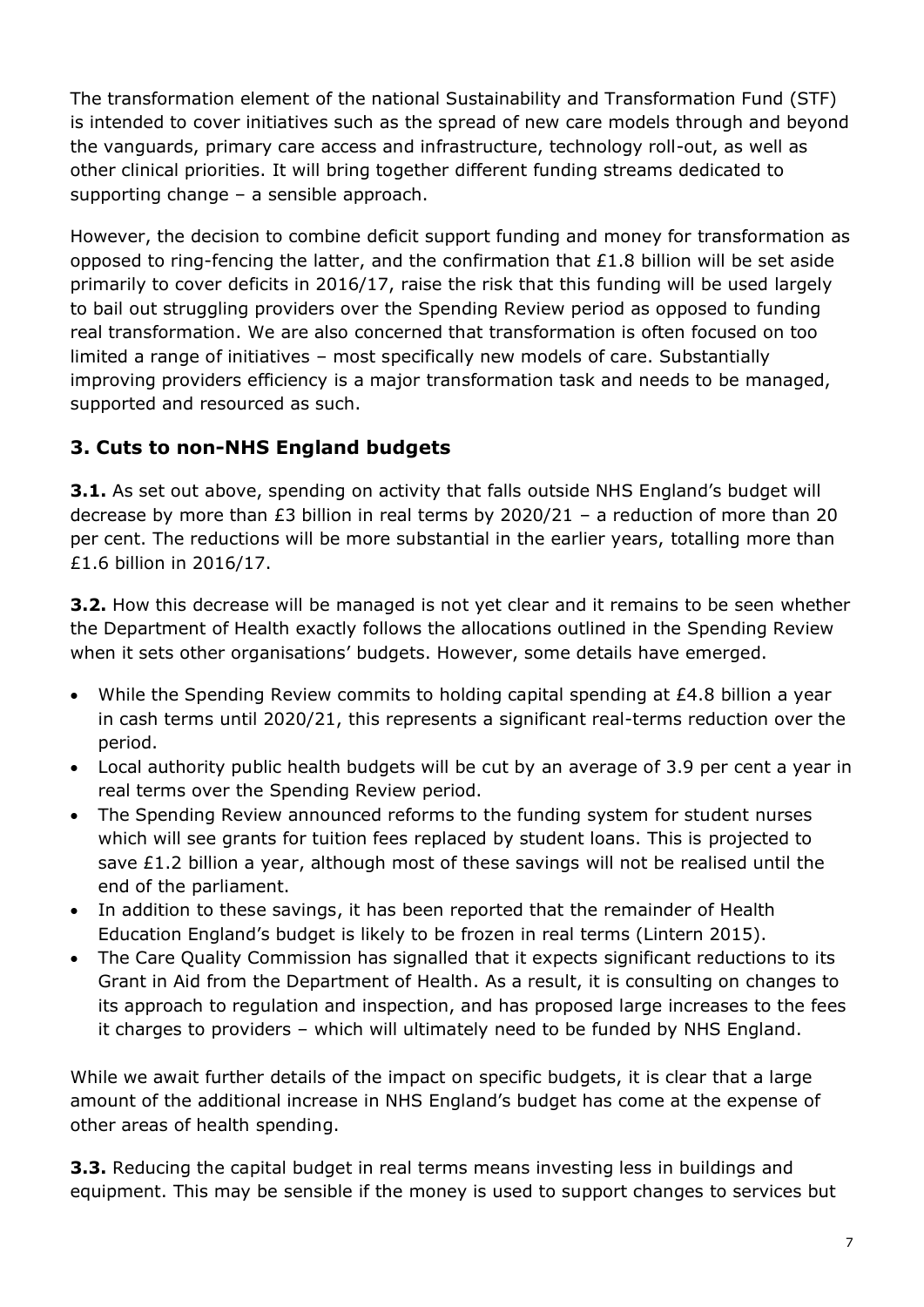we are concerned about the growing tendency in recent years to re-direct capital spending to shore up the revenue budget – reducing investment to meet short-term needs is not a sustainable strategy if maintained over a number of years.

**3.4.** Of Health Education England's £5 billion budget, £3.5 billion goes straight back to the NHS front line to pay the salaries of doctors while they are undergoing training. Freezing this budget risks increasing pressure on hospitals if Health Education England is forced to reduce the subsidies it pays providers to cover these costs.

**3.5.** As we understand, there have been no cuts to the 2016/17 budget for public health services within NHS England's remit, such as immunisation and screening programmes. However complex changes to what this budget covers – such as the transfer of child public health duties to local government - make it difficult to be exact about the net effect.

**3.6.** However, the reductions to local authority public health budgets add up to a realterms reduction of at least £600 million in public health spending by 2020/21, on top of £200 million already cut from the 2015/16 budget. This will affect a wide range of services including health visiting, sexual health and vaccinations, and will have a significant knockon effect on the NHS. This is a false economy, undermining the government's commitments on prevention and the *NHS Five Year Forward View* which was predicated on a 'radical upgrade in prevention and public health'. For example, 22 per cent of the NHS budget, according to latest estimates, is spent treating ill-health related to obesity, poor diet, smoking, alcohol and inactivity (Scarborough and others 2011).

# **4. Funding for social care**

j

**4.1.** The Spending Review announced a number of key changes that will have an impact on adult social care funding.

- A new social care precept will enable local authorities to increase Council Tax by up to 2 per cent a year to fund social care. The government estimates this could raise  $E2$ billion a year in cash terms by the end of the parliament if all councils use it to raise the full amount every year.<sup>3</sup>
- An increase in funding for social care through the Better Care Fund which will see an additional £1.5 billion a year in cash terms ( $£1.4$  billion in real terms) provided by 2019/20.
- A reduction in grant funding for local authorities of £6.1 billion by 2019/20 and significant changes to local government funding which will see councils retain all income from business rates, as grant funding from central government is phased out.
- A commitment to integrate health and social care across the country by 2020.

As with the NHS settlement, it is important to look beyond these headline claims and figures.

**4.2.** The new powers to increase Council Tax will provide some financial flexibility for local authorities. However, it seems unlikely that all councils will choose to levy the full 2 per

 $3$  Estimates published by the Office for Budget Responsibility indicate that the precept could raise up to £1.6 billion.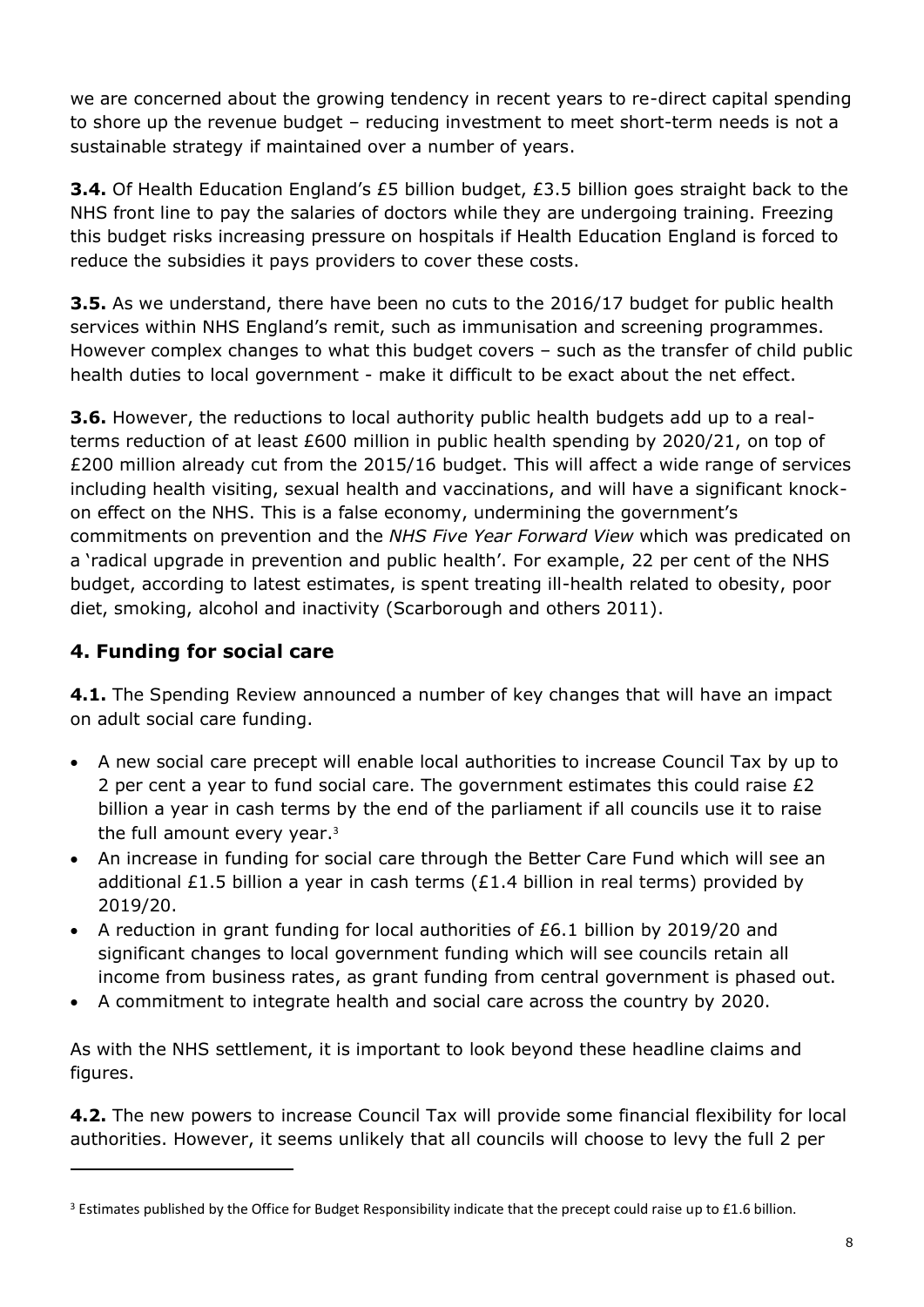cent, every year for the next four years, on top of any other rises for other services. To put this into perspective, around half of councils chose to increase Council Tax this year. And without measures to address the wide variations in how much councils can raise through their tax base, this will disadvantage deprived areas – often areas with the highest needs for publicly funded social care – which will be able to raise less income through the precept than wealthier areas.

**4.3.** We therefore welcome the additional money provided through the Better Care Fund (which is genuinely new money for social care rather than being transferred from the NHS) and the recent proposal to give a greater share of it to those councils with limited ability to raise additional funds through the precept. However, we are concerned that as well as adding a further level of complexity to funding arrangements, this money is backloaded – it will not begin to come through until 2017/18 when reports suggest it will only deliver £100 million (Stothart 2015). This will increase in 2018/19 before the full £1.5 billion is delivered in 2019/20.

**4.4.** More broadly, the changes to local government funding will see central government support for local authorities fall by 56 per cent by 2019/20, on top of a reduction of 37 per cent over the last parliament. Although the ability to retain income raised through business rates will compensate for this, these changes will leave councils more dependent on their tax base, raising significant issues about equity given the wide disparities in local authority income-generating potential between richer and poorer areas of the country. The government is consulting on how these changes are implemented  $-$  it will be important that this results in some kind of equalisation mechanism to protect poorer areas.

**4.5.** We welcome the commitment to integrate health and social care across the country by 2020. However, the shift towards a social care system based on locally-raised revenue risks deepening the fault line in the way the two systems are funded, with the NHS continuing to be funded largely through general taxation and social care more reliant on local levels of property wealth and economic activity.

**4.6.** The uncertainty about the impact of these changes makes the settlement for social care difficult to gauge. The full picture will not become clearer until local authorities set their budgets next year. Figure 2 below estimates changes in spending on social care over the current parliament using two scenarios. The first is based on the projections used by the government and the Office for Budget Responsibility in the Spending Review, the second assuming only half of local authorities raise council tax by the full 2 per cent each year.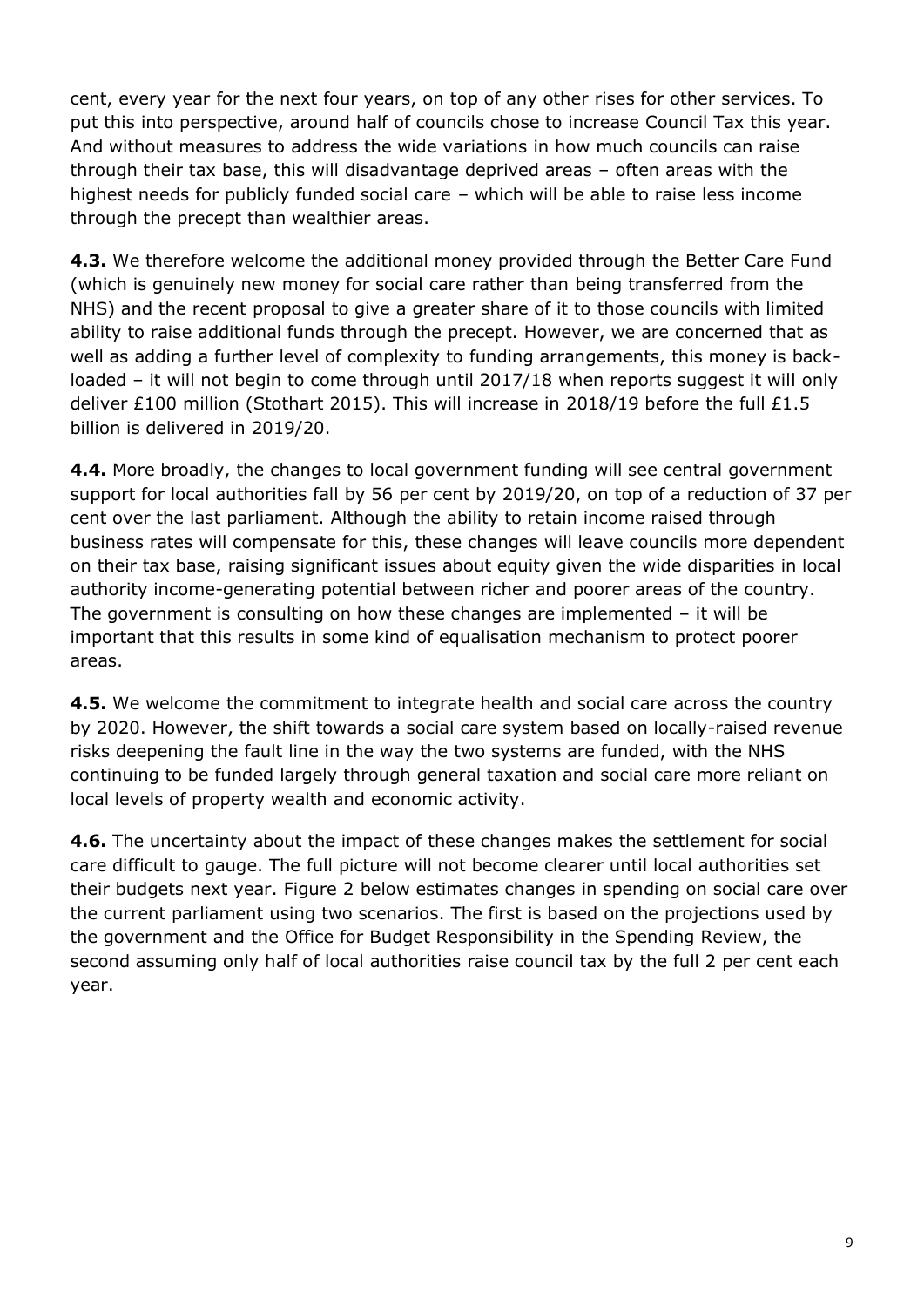

**Figure 3** Social care spending 2009/10 to 2019/20, real annual changes

As Figure 3 shows, spending on social care is likely to be broadly flat in real terms over the parliament, with the extent of any small increase or decrease depending on how much is raised through the council tax precept. Based on the first scenario, spending would rise by an average of 0.6 per cent a year. Under the second scenario, spending would fall by an average of 0.4 per cent a year.

The graph also highlights the extent to which the social care settlement has been backloaded. With social care already on the brink of crisis and a heightened risk of provider failure, 2016/17 – which will see a significant reduction in funding – will be particularly difficult. Further reductions to services are certain to follow and unmet need will increase.

**4.7.** Although this is an improvement on the past five years, when spending on social care fell by an average of 2.2 per cent a year, it will not be enough to meet projected cost pressures of 4 per cent a year (Wittenberg and Hu 2015). Under the first scenario, we estimate there would be a funding gap of  $E2$  billion by 2019/20. This would increase to £2.7 billion under the second scenario. On a conservative assessment, implementing the National Living Wage will add another £800 million to these estimates (ADASS and LGA 2015). Overall, the social care funding gap is likely to be somewhere between £2.8 billion and £3.5 billion by the end of the parliament (see figure 4) meaning that, despite a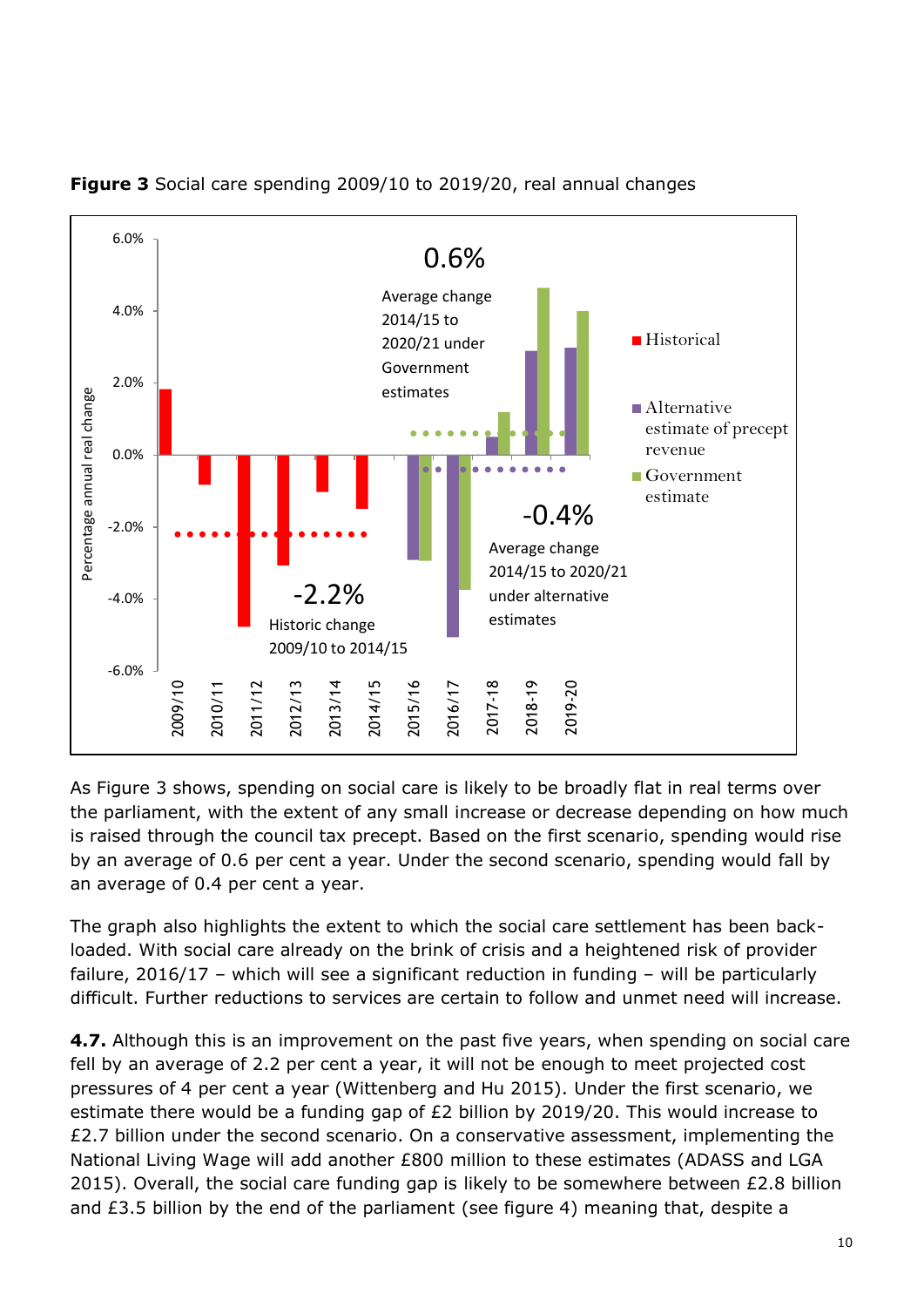growing older population and increasing demand for services, spending on social care as a proportion of GDP will slip back to around 0.9 per cent by the end of the parliament.

**Figure 4** Potential funding gap for adult social care in 2019/20, with likely impact of new living wage\*



Potential funding gap for adult social care in 2019/20, with likely impact of new minimum wage, based on projections from the government, OBR and PSSRU

\*based on projections from the government, the Office for Budget Responsibility and the Personal Social Services Research Unit

### **5. Quality and access in health and social care.**

**5.1.** The Spending Review sets a course for continued pressure on quality and access to treatment in the NHS.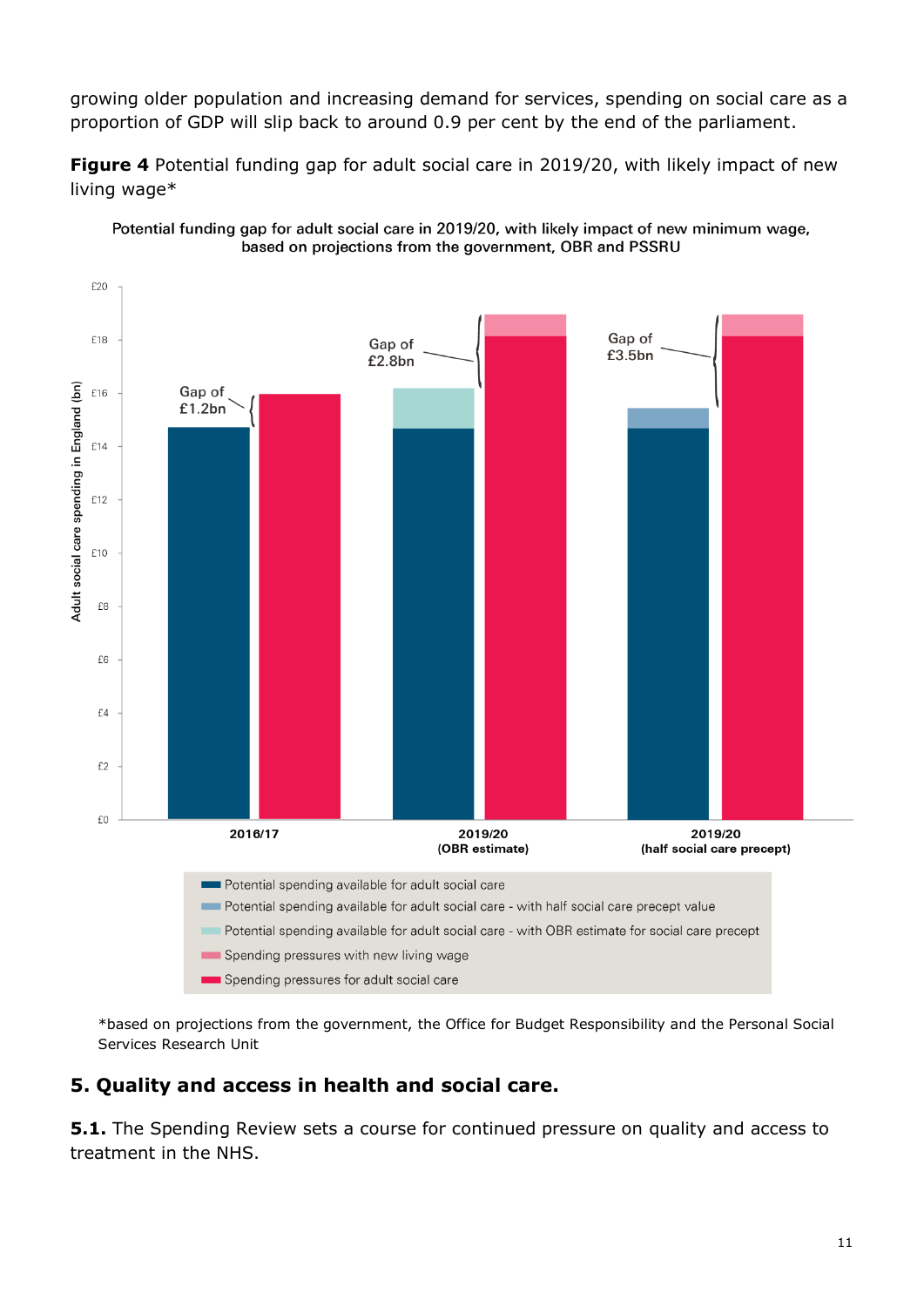Since the middle of the last parliament, as financial pressures began to bite, the historic trend of improving quality has come to a stop in some important areas, according to findings from the QualityWatch annual statement – a joint programme between the Nuffield Trust and the Health Foundation. Patients now wait longer for both urgent and planned treatment across the board. Some key measures of staff engagement appear to be deteriorating, a cause for concern since this is strongly associated with standards of patient care. A full understanding of any impact of the financial squeeze on quality, however, is complicated by gaps in the data available, especially in the increasingly important field of care outside hospital (Nuffield Trust & Health Foundation, 2015).

The Spending Review sets a similar funding trend for the rest of the decade. As a result, the health service will find it very difficult to maintain and improve quality, while delivering balanced budgets and the *NHS Five Year Forward View* changes. Additional commitments, like seven day working in general practice, will intensify the pressure.

**5.2.** The Spending Review has also provided some recognition of the pressures facing adult social care and the impact this is having on access and quality. Reductions in services have seen more than 400,000 people denied access to the care they need over the past five years. For example, older people on lower incomes say that they do not receive support for everyday activities such as getting in or out of bed, eating, washing and taking medicines, despite needing it - as described in Figure 5. Reflecting the fragility of the provider sector, the latest annual market survey from the healthcare market research company LaingBuisson shows that for the first time since they started collecting figures in 1990, more care home beds for older people closed than opened. In the six months to March 2015, there was a net loss of 3,000 from the total of around 487,000 beds spread across the United Kingdom (LaingBuisson 2015).



**Figure 5:** Need for and receipt of help with Activities of Daily Living (for instance getting in or out of bed, eating, or taking medicine).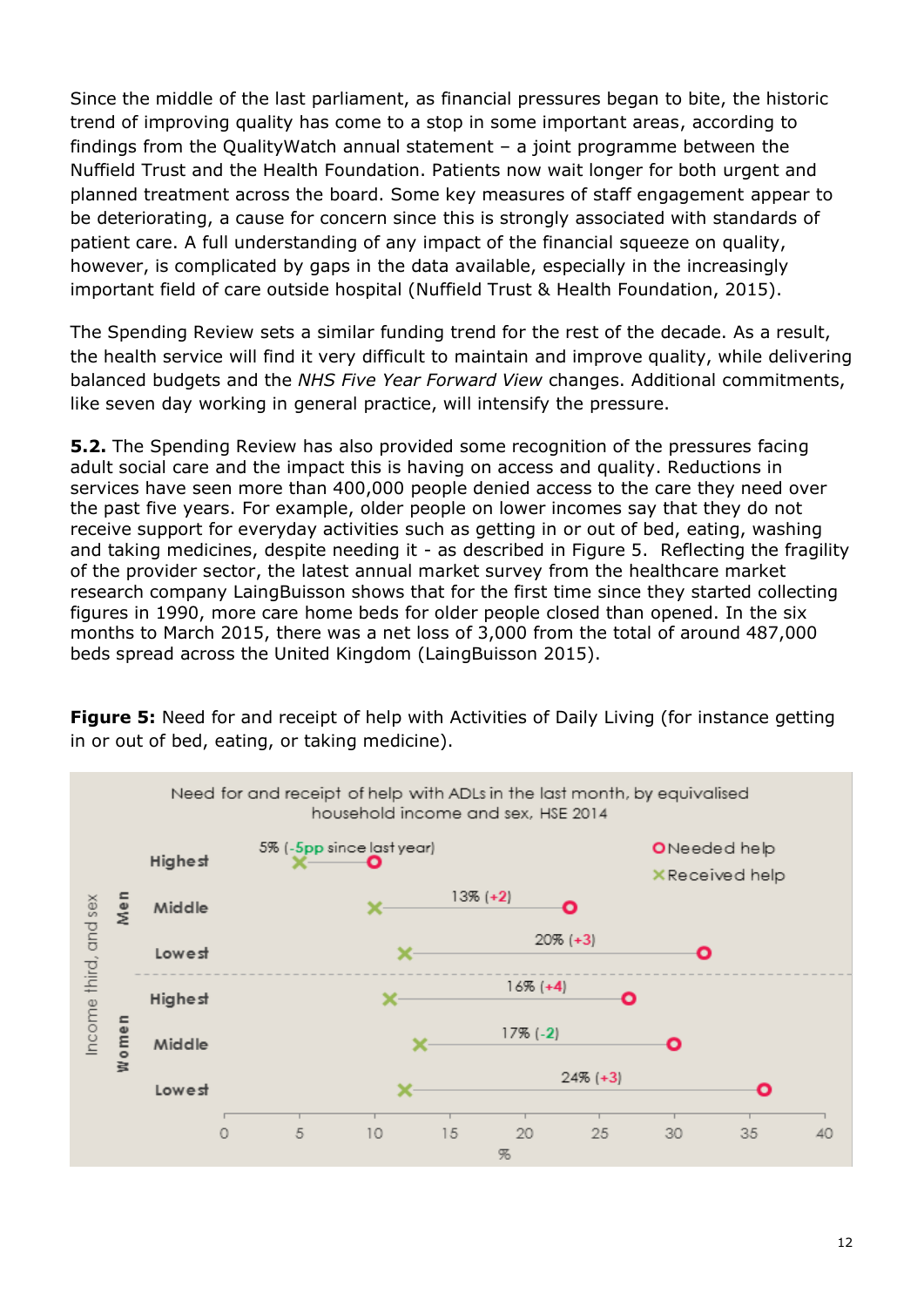**5.3.** It is important that the government is honest with the public about the implications of the settlement for what the NHS and social care can deliver. Both services are now set for a decade-long funding squeeze which will see spending as a share of GDP fall and leave the United Kingdom behind many other advanced nations on this measure of spending. In the face of unprecedented financial pressures and rising demand for services, this is not sustainable. We reiterate the call we all made before the Spending Review for a new settlement which places health and social care on a sustainable footing for the future.